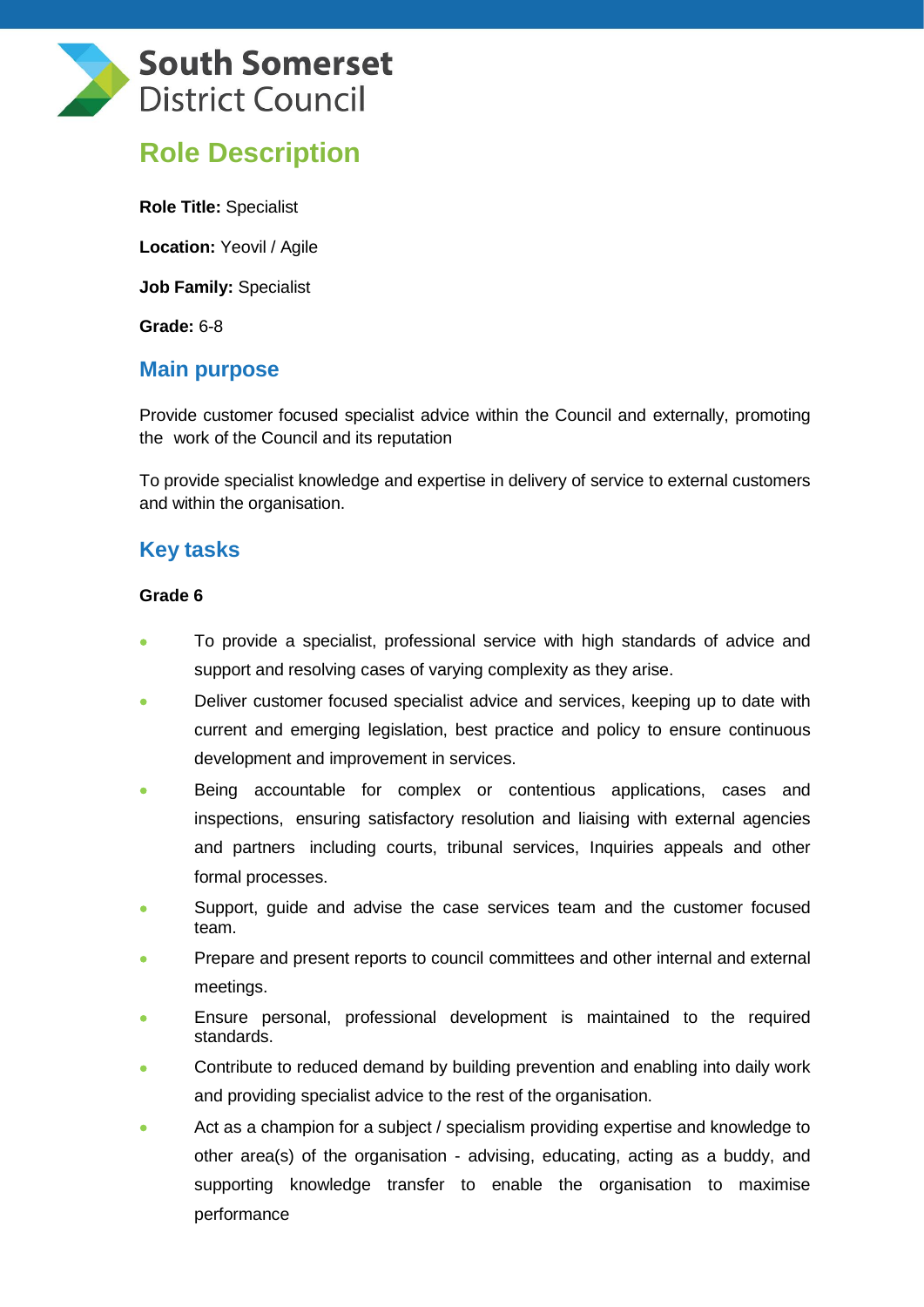# **South Somerset District Council**

- Promote equality of opportunity in all aspects of the role in line with corporate policies, training and procedures
- Promote a culture that is supportive of the Council's purpose, aims and values, and to take all reasonable steps to maintain good employee relations.
- Staff are encouraged to participate fully in promoting a safety culture to protect the safety and health of themselves, colleagues and other people affected by the Council's activities.

### **Grade 7**

- All of above
- To ensure that enquiries and cases are managed and completed at the appropriate level (both within the specialist team and across the organisation).
- Specify and manage projects and contracts that deliver community and corporate objectives.
- Ensure compliance with statutory regulations, legislation, professional codes of practice and adherence to Council policy.
- Ensure and develop appropriate levels of quality and specialist knowledge across the organisation
- Develop and manage Council policies and contribute to the Corporate Plan and the development of service strategy alongside the strategic planning team.

### **Grade 8**

- All of above
- Working closely with the Lead Specialist to provide expert knowledge and assist with service delivery.
- Provide technical mentoring and support, encourage transfer of specialist knowledge, share best practice, new legislation and associated changes to processes and scripts and have oversight of the end to end process or customer journey and related contract.
- Accountable for very complex cases that may have high impact, either politically or within the community and/or where there are no precedents.
- Guide, advise and mentor other specialists in professional area.
- **•** Provide technical leadership on strategic programmes.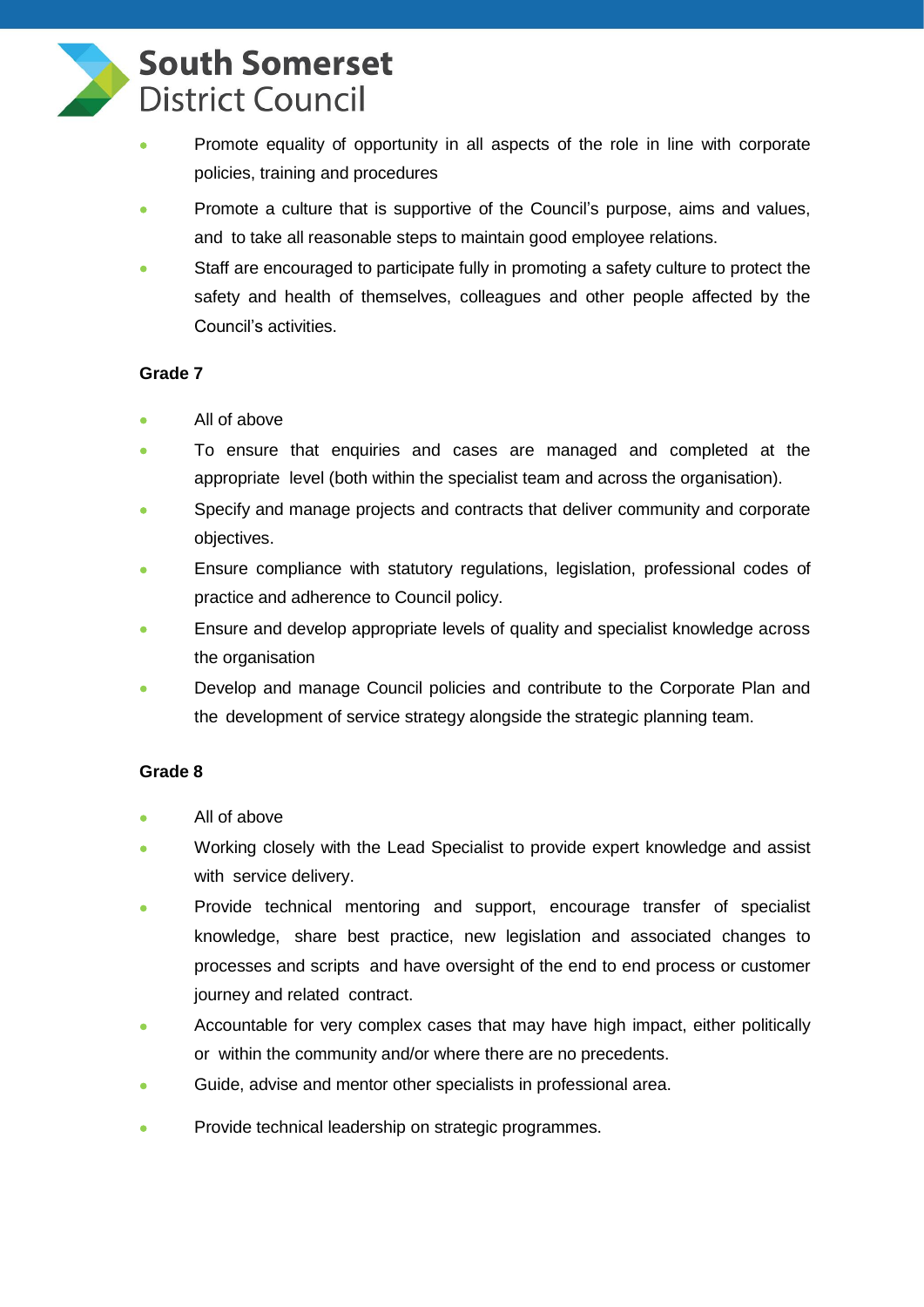# **South Somerset District Council**

## **Personal Specification**

### **Professional and educational qualifications**

|                                       | <b>Qualification</b>                                                                                                         | <b>Experience</b>                                                                                                       |
|---------------------------------------|------------------------------------------------------------------------------------------------------------------------------|-------------------------------------------------------------------------------------------------------------------------|
| <b>Environmental</b><br><b>Health</b> | Qualification: Environmental Health<br>degree (or equivalent), or qualified<br>by strong relevant professional<br>experience | Experience in one or more of the<br>following areas: food and safety,<br>environmental protection, housing<br>standards |

#### **Desirable**

Membership of relevant professional body

### **Experience**

| <b>Essential</b>                                                                              | <b>Desirable</b>                                                                           |
|-----------------------------------------------------------------------------------------------|--------------------------------------------------------------------------------------------|
| Professional competence / expertise and<br>proven experience in the relevant<br>specialism(s) | Experience of working for a local<br>authority                                             |
| Assisting in planning and delivering<br>projects/ programmes                                  | Partnership working                                                                        |
| Preparation and presentation of reports                                                       | Planning and delivering projects/<br>programmes                                            |
| Experience in dealing with service users and<br>stakeholders                                  | Working in a matrix environment where<br>cross team and corporate working are<br>essential |